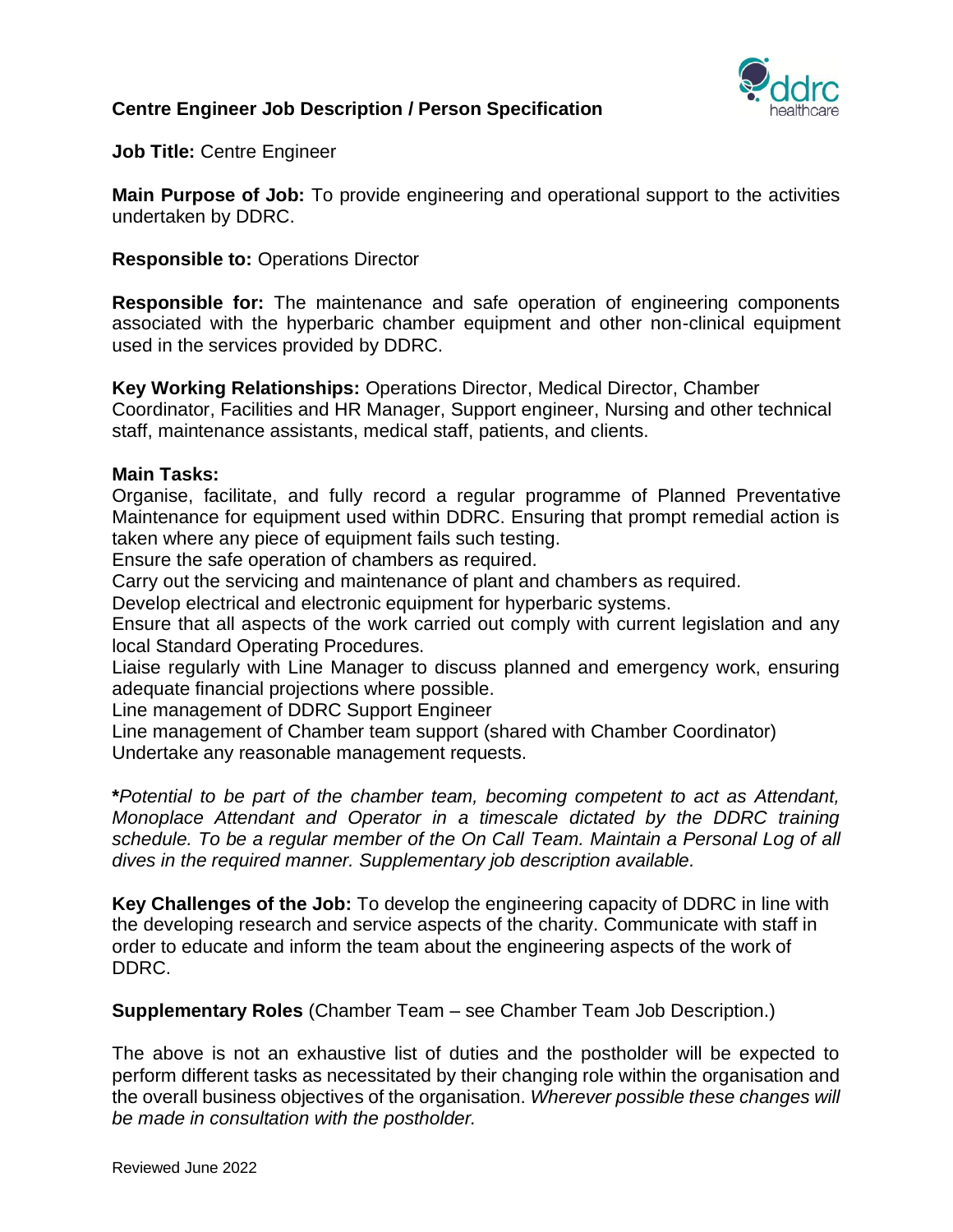

# **Job Description agreed and approved;**

| Manager<br>Signature:    | Date: |  |
|--------------------------|-------|--|
| Postholder<br>Signature: | Date: |  |

## *Working hours and salary for this post:*

*Between 22.5 hours to 32.5 per week Salary circa £33-35K pro rata for part time hours Correct in June 2022*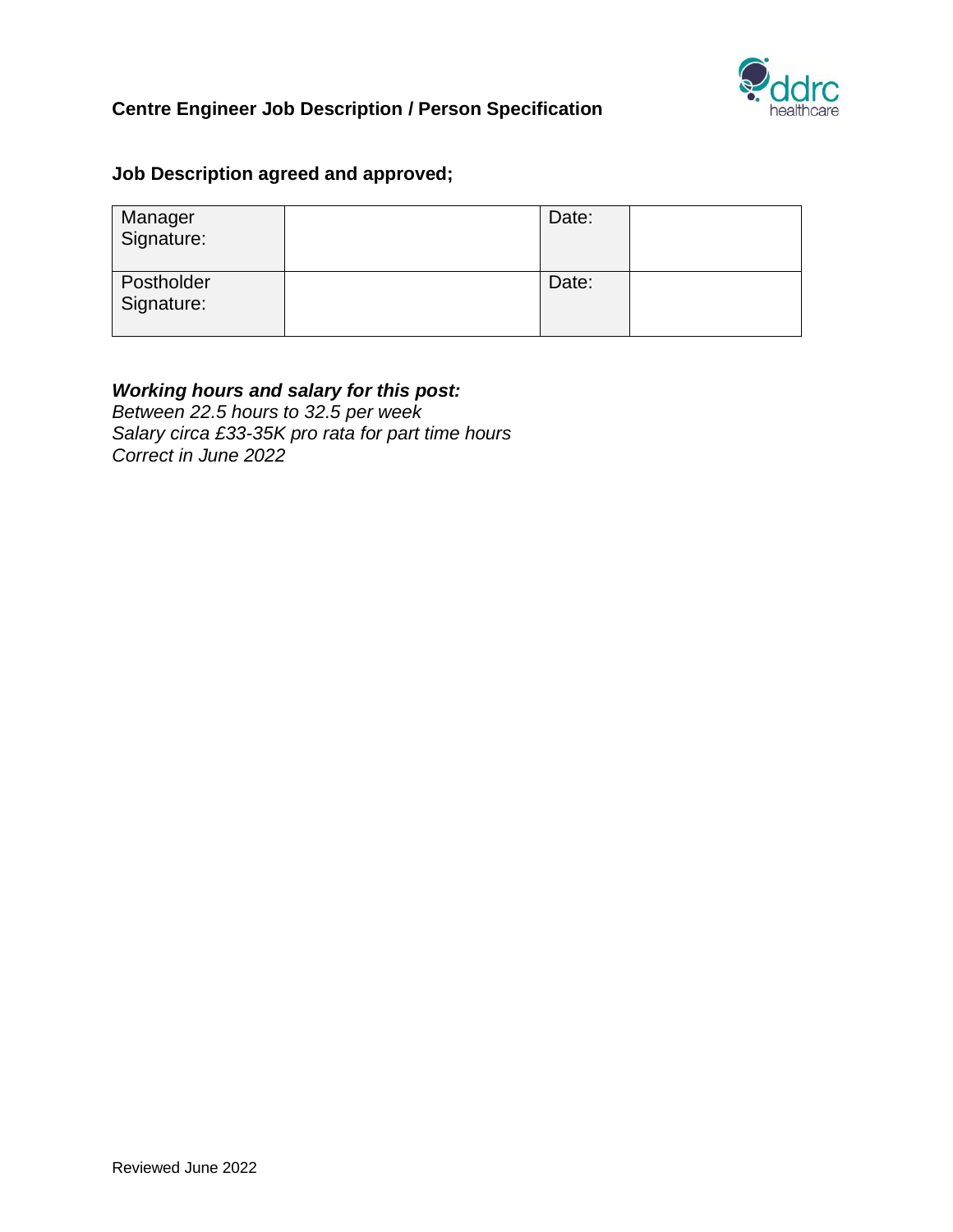

## **Essential Skills and Qualifications**

- A recognised industrial or marine engineering apprenticeship, and at least 5 years' experience in a related engineering role.
- Ability to organise and introduce quality basic engineering systems without direct supervision.
- An understanding of basic health and safety procedures as they apply to the engineering and hyperbaric chamber environment (Training will be provided for the right candidate)
- Ability to act as a multi-disciplinary team member or as an individual without direct supervision.
- Flexibility, ability and willingness to learn new skills.

## **Desirable Skills and Qualifications**

- Compressor maintenance qualification.
- Electrical / Mechanical or Instrumentation qualifications.
- Qualifications in diving systems & diving equipment maintenance desirable but not essential.
- Membership of an appropriate, engineering allied professional or awarding body.
- Diving qualification.
- Qualifications in diving systems & diving equipment maintenance.
- Computer literate.

#### **Personal Attributes**

- Good time management skills.
- Good interpersonal skills.
- Excellent communication skills.
- Honesty, loyalty, integrity, and trustworthiness.
- Ability to develop efficient systems.
- Ability to work well within a team-based environment.
- Professional demeanour and appearance.
- Must be able to work to and demonstrate the DDRC Values